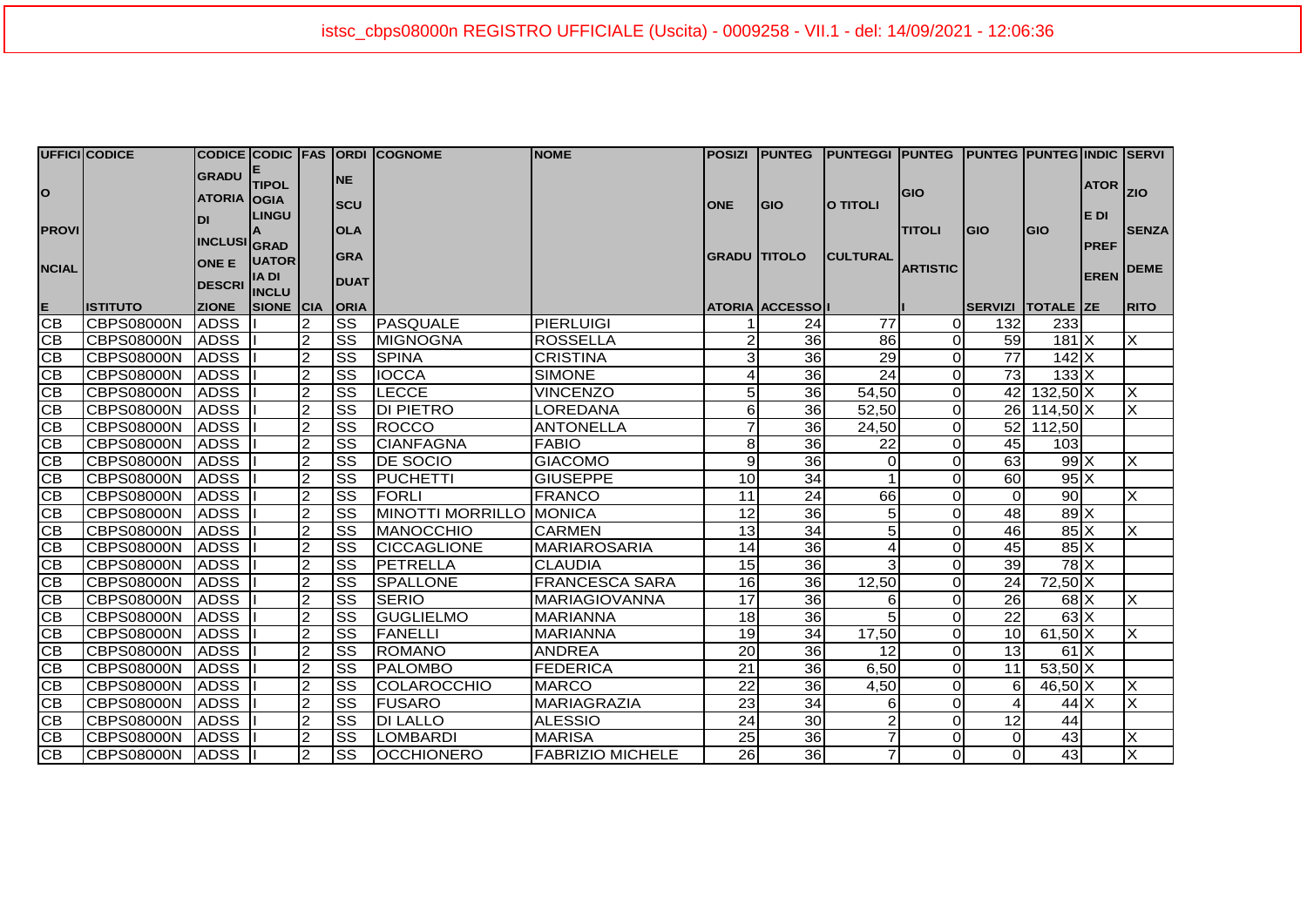| $\overline{CB}$ | CBPS08000N         | <b>ADSS</b>        | <b>2</b>       | lss                    | <b>GIUSTI</b>        | IIOLANDA                 | 27              | 34              | $\overline{7}$  | $\Omega$       | $\Omega$        | $41$ $X$                | X                       |
|-----------------|--------------------|--------------------|----------------|------------------------|----------------------|--------------------------|-----------------|-----------------|-----------------|----------------|-----------------|-------------------------|-------------------------|
| <b>CB</b>       | CBPS08000N         | <b>ADSS</b>        | $\overline{2}$ | lss                    | <b>VARRIANO</b>      | <b>FRANCESCA</b>         | $\overline{28}$ | 36              | 5               | $\overline{0}$ | $\Omega$        | 41                      | X                       |
| CВ              | CBPS08000N         | <b>ADSS</b>        | $\overline{2}$ | <b>SS</b>              | <b>TAMMARO</b>       | <b>LUCIANO</b>           | 29              | $\overline{34}$ | $\overline{7}$  | $\Omega$       | $\overline{0}$  | 41                      |                         |
| <b>CB</b>       | CBPS08000N         | <b>ADSS</b>        | $\overline{2}$ | <b>SS</b>              | <b>CELLURALE</b>     | <b>MIRELLA</b>           | 30              | 34              | 5,50            | $\Omega$       | $\Omega$        | 39,50                   |                         |
| <b>CB</b>       | CBPS08000N         | <b>ADSS</b>        | $\overline{2}$ | $\overline{\text{ss}}$ | <b>FIORILLI</b>      | <b>NUNZIA</b>            | 31              | 36              | 3               | $\overline{0}$ | $\Omega$        | $39 \times$             |                         |
| <b>CB</b>       | CBPS08000N         | <b>ADSS</b>        | $\overline{2}$ | lss                    | <b>MASELLI</b>       | <b>ANNA MARIA</b>        | $\overline{32}$ | 34              | 4,50            | $\overline{0}$ | $\Omega$        | 38,50                   |                         |
| CВ              | ICBPS08000N        | <b>ADSS</b>        | <sup>2</sup>   | $\overline{\text{ss}}$ | <b>MASSARI</b>       | <b>SARA</b>              | 33              | 36              | $\overline{2}$  | $\Omega$       | $\Omega$        | 38                      |                         |
| <b>CB</b>       | CBPS08000N         | <b>ADSS</b>        | 2              | $\overline{\text{ss}}$ | <b>BOVE</b>          | <b>ANTONIA SERENA</b>    | 34              | 36              | $\overline{2}$  | $\Omega$       | $\Omega$        | $\overline{38}$         |                         |
| <b>CB</b>       | CBPS08000N         | <b>ADSS</b>        | 2              | <b>SS</b>              | <b>DI VITA</b>       | <b>LAURA</b>             | 35              | 36              | $\overline{2}$  | $\overline{0}$ | $\overline{0}$  | $\overline{38}$         |                         |
| <b>CB</b>       | CBPS08000N         | <b>ADSS</b>        | $\overline{2}$ | lss                    | <b>BASILE</b>        | <b>IVAN</b>              | 36              | 34              | 3.50            | $\overline{0}$ | $\overline{0}$  | 37,50                   |                         |
| <b>CB</b>       | CBPS08000N         | <b>ADSS</b>        | $\overline{2}$ | $\overline{\text{ss}}$ | <b>IACONIANNI</b>    | <b>MARIA DOMENICA</b>    | $\overline{37}$ | 36              |                 | $\Omega$       | $\Omega$        | $37$ $\times$           |                         |
| <b>CB</b>       | <b>CBPS08000N</b>  | <b>ADSS</b>        | $\overline{2}$ | <b>SS</b>              | <b>MANDRONE</b>      | <b>ALICE</b>             | $\overline{38}$ | 36              | 0,50            | $\Omega$       | $\Omega$        | $36,50$ X               |                         |
| CВ              | CBPS08000N         | <b>ADSS</b>        | $\overline{2}$ | <b>SS</b>              | <b>ALTOMARE</b>      | <b>VERONICA STEFANIA</b> | 39              | 34              |                 | $\Omega$       | $\Omega$        | $36$ $X$                |                         |
| <b>CB</b>       | CBPS08000N         | <b>ADSS</b>        | $\overline{2}$ | <b>SS</b>              | <b>DI LALLA</b>      | <b>GIUSI</b>             | 40              | 34              | $\overline{2}$  | $\overline{0}$ | $\Omega$        | 36                      |                         |
| CВ              | <b>ICBPS08000N</b> | <b>ADSS</b>        | $\overline{2}$ | SS                     | <b>PASQUALE</b>      | <b>ANNAMARIA</b>         | 41              | 34              | 0,50            | $\overline{0}$ | $\Omega$        | $34,50$ X               |                         |
| CВ              | CBPS08000N         | <b>ADSS</b>        | $\overline{2}$ | SS                     | <b>DI VINCENZO</b>   | <b>VALERIA</b>           | 42              | 34              | 0,50            | $\Omega$       | $\Omega$        | $34,50$ X               |                         |
| CВ              | CBPS08000N         | <b>ADSS</b>        | $\overline{2}$ | SS                     | <b>CIAMPA</b>        | <b>EMANUELE</b>          | 43              | 8 <sup>1</sup>  |                 | $\Omega$       | 13              | $28\overline{\text{X}}$ |                         |
| CB              | CBPS08000N         | <b>ADSS</b>        | $\overline{2}$ | SS                     | <b>D'EGIDIO</b>      | <b>ALESSIA</b>           | 44              | 36              | 53,50           | $\Omega$       | 51              | $140,50$ X              |                         |
| СB              | CBPS08000N         | <b>ADSS</b>        | $\overline{2}$ | SS                     | <b>BOVA</b>          | <b>NICOLETTA</b>         | 45              | 36              | 20              | <sub>0</sub>   | 47              | $103\text{X}$           | <b>X</b>                |
| СB              | CBPS08000N         | <b>ADSS</b>        | $\overline{2}$ | SS                     | <b>DI VITO</b>       | <b>DANIELE</b>           | $\overline{46}$ | 36              | $\overline{22}$ | $\overline{O}$ | 42              | $100\overline{X}$       |                         |
| <b>CB</b>       | CBPS08000N         | <b>ADSS</b>        | $\overline{2}$ | SS                     | <b>FASCIANO</b>      | <b>LAURA</b>             | 47              | 36              | $\Omega$        | $\overline{0}$ | 59              | $95\text{X}$            | X                       |
| CВ              | ICBPS08000N        | <b>ADSS</b>        | $\overline{2}$ | <b>SS</b>              | <b>MARTINO</b>       | <b>ANTONELLA</b>         | 48              | 36              | 21              | $\Omega$       | 36              | $93\text{X}$            | $\overline{\mathsf{x}}$ |
| <b>CB</b>       | ICBPS08000N        | <b>ADSS</b>        | <sup>2</sup>   | $\overline{\text{ss}}$ | <b>IALICICCO</b>     | <b>MANUELA</b>           | 49              | 36              | $\overline{24}$ | $\Omega$       | 32              | $92\text{X}$            |                         |
| <b>CB</b>       | CBPS08000N         | <b>ADSS</b>        | 2              | $\overline{\text{ss}}$ | <b>IACUBINO</b>      | <b>ANNA ELISABETTA</b>   | 50              | 36              | 13              | $\Omega$       | 42              | $91$ $X$                | X                       |
| СB              | CBPS08000N         | <b>ADSS</b>        | $\overline{c}$ | <b>SS</b>              | <b>VALIANTE</b>      | <b>ANNATERESA</b>        | 51              | 34              | $\overline{7}$  | $\Omega$       | 48              | $89$ $X$                |                         |
| СB              | CBPS08000N         | <b>ADSS</b>        | 2              | lss                    | <b>ICIARCIAGLINO</b> | <b>FRANCESCO</b>         | 52              | 36              | $\Omega$        | $\Omega$       | 48              | $84$ $X$                |                         |
| <b>CB</b>       | CBPS08000N         | <b>ADSS</b>        | $\overline{2}$ | SS                     | <b>COMITO</b>        | <b>MARIA</b>             | 53              | 36              | 4,50            | $\Omega$       | 25              | 65,50 X                 |                         |
| CВ              | CBPS08000N         | <b>ADSS</b>        | $\overline{2}$ | SS                     | <b>DI GIACOMO</b>    | <b>MILENA</b>            | 54              | 36              | 8               | $\Omega$       | $\overline{21}$ | $65\text{X}$            |                         |
| CВ              | CBPS08000N         | <b>ADSS</b>        | $\overline{2}$ | $\overline{\text{ss}}$ | <b>CARLONE</b>       | <b>MARIAPIA</b>          | 55              | 36              | 15,50           | $\Omega$       | $\overline{0}$  | $51,50$ X               | X                       |
| CB              | CBPS08000N         | <b>ADSS</b>        | $\overline{2}$ | SS                     | <b>ADDONA</b>        | <b>FRANCESCA</b>         | 56              | 36              | 12              | $\Omega$       | $\Omega$        | $48$ $X$                | X                       |
| CB              | CBPS08000N         | <b>ADSS</b>        | <b>2</b>       | $\overline{\text{ss}}$ | <b>CARUSO</b>        | LUIGINA                  | 57              | 36              | 5,50            | $\overline{0}$ | 6               | $47,50$ X               |                         |
| IСB             | CBPS08000N         | <b>ADSS</b>        | $\overline{2}$ | SS                     | <b>DI SISTO</b>      | <b>ROSSELLA</b>          | 58              | 34              | 13              | $\Omega$       | $\Omega$        | $47$ $X$                |                         |
| CВ              | CBPS08000N         | <b>ADSS</b>        | $\overline{2}$ | SS                     | <b>CAPPUSSI</b>      | <b>PALMINA</b>           | 59              | 36l             | 4               | $\Omega$       | 6 <sup>1</sup>  | $46 \overline{X}$       |                         |
| <b>CB</b>       | CBPS08000N         | <b>ADSS</b>        | $\overline{2}$ | SS                     | <b>AUFIERO</b>       | <b>CARLA</b>             | 60              | 36              | 3,50            | $\Omega$       | $\overline{4}$  | 43,50                   | X                       |
| $\overline{CB}$ | <b>CBPS08000N</b>  | ADSS <sup>II</sup> | $\overline{2}$ | <b>SS</b>              | <b>BOCCONI</b>       | ANNAMARIA                | 61              | 36              | 7,50            | $\overline{O}$ | $\Omega$        | 43,50                   |                         |